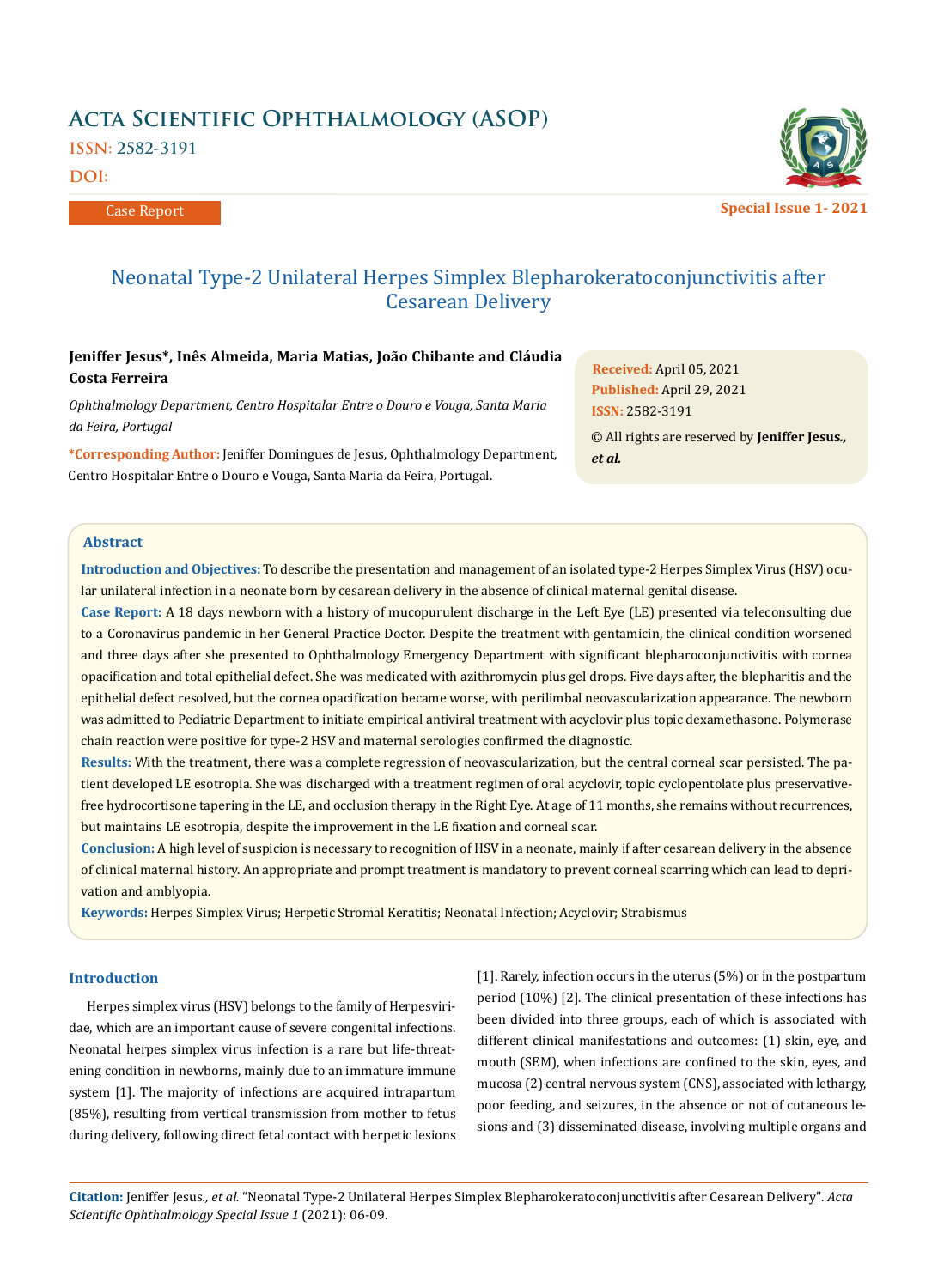clinically indistinguishable from bacterial sepsis. The SEM disease has a lower level of morbidity and mortality [1]. In the acute stage of the neonatal herpes infection, conjunctivitis is the most frequent ocular symptom, often coexisting with keratitis. After the acute phase, the disease can subsequently disseminate systemically and serious complications have been reported [1,2]. Because of this risk of dissemination, prompt therapy and careful investigation is mandatory. We report a case of an isolated type-2 HSV ocular unilateral infection presented with blepharokeratoconjunctivitis in a neonate born by an uncomplicated cesarean delivery with an intact chorioamniotic membrane in the absence of clinical maternal genital symptoms or lesions.

#### **Case Report**

A 40-week, 3280g Caucasian girl was born to a healthy 34-yearold primigravida mother by an elective delivery due to arrested labor, with an intact chorioamniotic membrane. The maternal history and laboratory studies were unremarkable. All prenatal ultrasounds before delivery were normal. The gestation was normal, and the patient's mother denied any history of known sexually transmitted diseases, any known contact with an infected partner. She also denied genital symptoms and signs, such as pain, vulvar erythema or pruritus, vaginal discharge, or any lesions suggestive of either orolabial or urogenital herpes simplex infection before or throughout the pregnancy. Apgar scores were 8, 10, 10 at 1, 5 and 10 minutes, respectively. After birth, physical examination revealed a slight plethoric aspect, with good general condition and nutritional status, being the newborn normal active and reactive. Eye examination revealed bilateral eye red reflex, normal ocular motility, and absence of lesions and discharge. No oral, skin, or mucous membrane lesions were identified in her body. Fifteen days after delivery, her mother noted mucopurulent discharge in the LE, associated with tearing and hyperemia. Due to coronavirus pandemic, she avoided presenting to the Ophthalmologic Emergency Department and make a medical teleconsultation with her General Practice Doctor. Because of the clinical history and characteristics of the findings, the case was misinterpreted of a possible conjunctivitis in the context of canal duct obstruction. The baby was medicated with gentamicin 3 times daily during a week, plus massage, with no resolution of the symptoms and signs. Three days after, the mother noticed that the mucopurulent discharge got worse, with the appearance of a "white lesion" and progressive eyelid edema and present to the Ophthalmologic Emergency Department. On examination, there was significant eyelid edema, and the red reflex was absent in the LE. No dendrites, vesicles, or other lesions were present, but the cornea showed opacification with slight diffuse stromal edema and total epithelial defect, trough cobalt blue filter examination. There was a moderate conjunctival injection and mucopurulent LE discharge. She was medicated with azithromycin 2 times daily for three days, plus gel drops lubrification 5 times daily. Five days after, the blepharitis, eyelid edema and the epithelial defect resolved, but the cornea opacification became worse, with perilimbal neovascularization appearance (Figure 1). At this time, the baby presented with excessive crying and irritability. The newborn was admitted to Pediatric Department to for a complete workup, including blood count, liver function tests, lumbar puncture, urinalysis with culture, and blood culture and initiate empirical antiviral treatment with acyclovir 60 mg/kg/day divided into 3 doses parenterally administered plus topic dexamethasone 4 times daily. The analytic study was unremarkable. Bacterial and fungal cultures, and polymerase chain reaction (PCR) for virus from LE were obtained and were positive for type-2 HSV. HSV PCR for types 1 and 2 performed on cerebrospinal fluid was negative, just like the blood and urine cultures. During follow-up, there was a complete regression of neovascularization. However, despite the treatment, the central corneal scar persisted. Maternal antibody titer detected type 2 HSV-IgM antibody with HSV-IgG antibody seroconversion after 15 days. During this period, the newborn always remained afebrile. The patient completed a 14-day course of intravenous acyclovir and was discharged on orally administered acyclovir 300 mg/m<sup>2</sup> /dose day, divided into 3 doses, to prevent recurrent herpetic keratoconjunctivitis, with topical LE dexamethasone two times daily plus eye drops. Due to the risk of neutropenia and nephrotoxicity, she was alerted to perform an analytical study once a month. One week after the discharge, she returned to evaluation in the Ophthalmology Department, and LE esotropia with nystagmus was noted. The leukoma remained similar, with no improvement (Figure 2). The weaning schedule of dexamethasone was established. The patient initiated in the Right Eye (RE) cyclopentolate 0.5% once daily, and occlusion therapy one hour each day. Currently, at age of 11 months, she remains without recurrences, but maintains LE esotropia, despite the improvement in the LE fixation and corneal scar.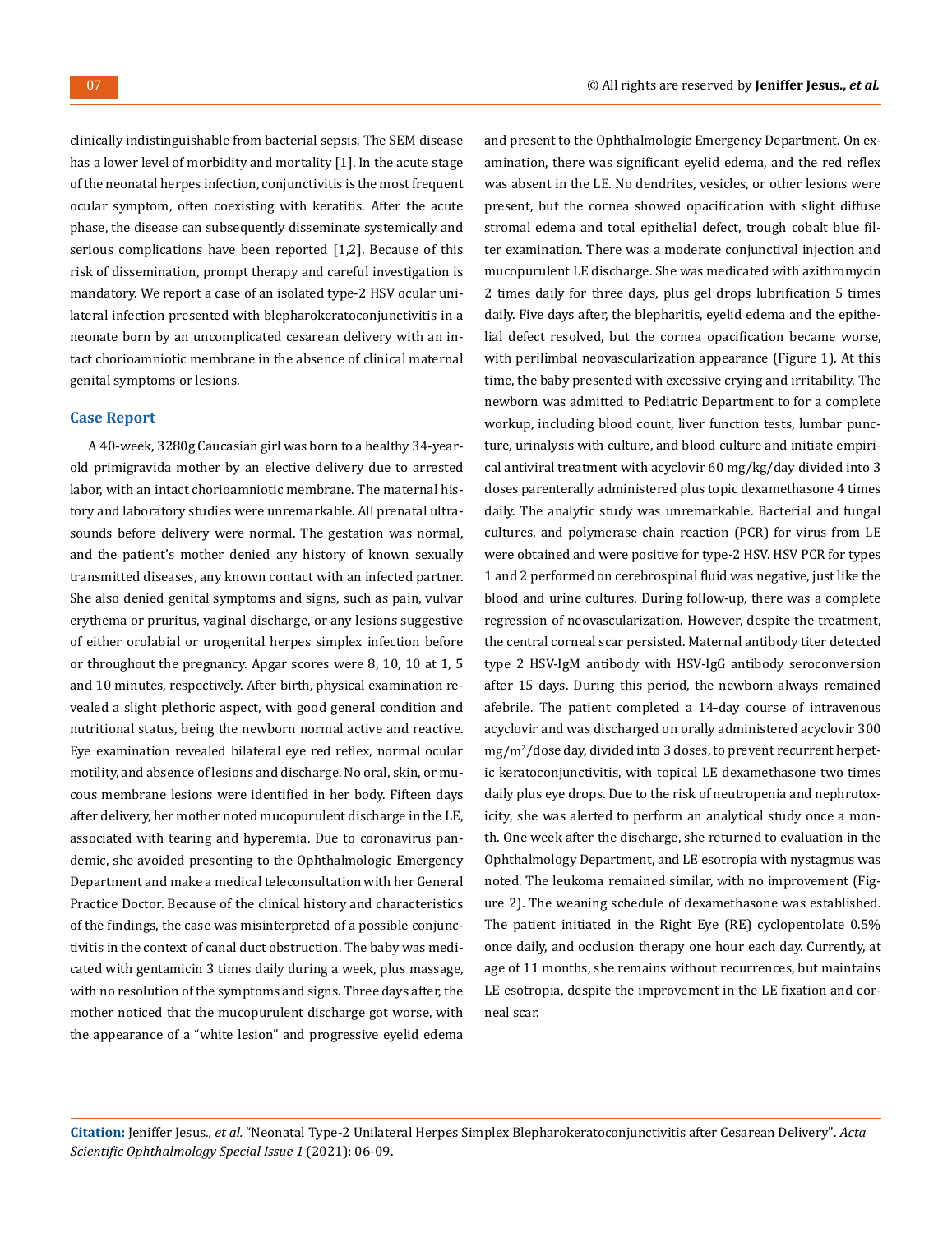

**Figure 1:** Ciliary injection with perilimbal neovascularization appearance and leukoma developmental, five days after the initial presentation in the Ophthalmology Department.



**Figure 2:** At the end of treatment, the leukoma remained similar with no improvement (A and B).

# **Discussion**

Neonatal herpes simplex virus infection could cause an extensive spectrum of diseases, varying from minor skin infections to severe encephalitis or extensive life-threatening infections. Most of the neonates acquire the infection following direct fetal contact with herpetic lesions from the maternal genital tract during delivery, although the majority of the mothers present no signs or symptoms of genital herpes and have no medical history of contact with a partner with genital HSV, during childbirth or pregnancy [3,4]. In our case report, the first clinical presentation, (with the absence of skin vesicles, unilateral blepharokeratoconjunctivitis, mucopurulent discharge, and geographic corneal ulcer), could be compatible with other bacterial keratoconjunctivitis. Thus, we decided to start empiric treatment with topical antibiotics with no resolution, which delayed the correct diagnoses. The visceral dissemination was ruled out clinically, imagological and analytically, and we classified the herpetic infection as a SEM disease. Although SEM disease has a lower level of morbidity and mortality, because of the excessive crying and irritable status of the baby, and the high risk of dissemination due to the delayed diagnose, we opted for systemic acyclovir therapy 60 mg/kg/day divided in 3 doses for 14 days, with progressive improvement. In a recent review, the authors determined that this was the best treatment method in the pediatric population, including for neonatal herpes, being safe and well tolerated [5,6]. This regimen it was preferable to toxic and complicated eye-drop regimens, because of the crying during topical drop administration, which dilutes drops and reduces efficacy [7]. Given the high rate of recurrence of herpetic keratitis in children, longterm oral prophylactic acyclovir doses should be applied, especially in stromal disease. In line with the literature, we opted to implement the current recommendation for antiviral-suppressive therapy, with oral acyclovir at 300 mg/m<sup>2</sup>/dose, three times a day for a minimum period of 6 months. This regimen could be extended for at least 1 year after the last episode of recurrence and must have be monitored by absolute neutrophil count and periodic kidney and liver function while on therapy [4,5]. Besides, in our case, we also implement a weaning schedule of dexamethasone to reduce corneal leukoma and prevent severe visual impairment of LE. However, despite the treatment, the corneal leukoma remained dense and we opted for RE penalization and patch occlusion therapy hourly a day, trying to minimize the impact of a corneal scar in the development of visual acuity and amblyopia.